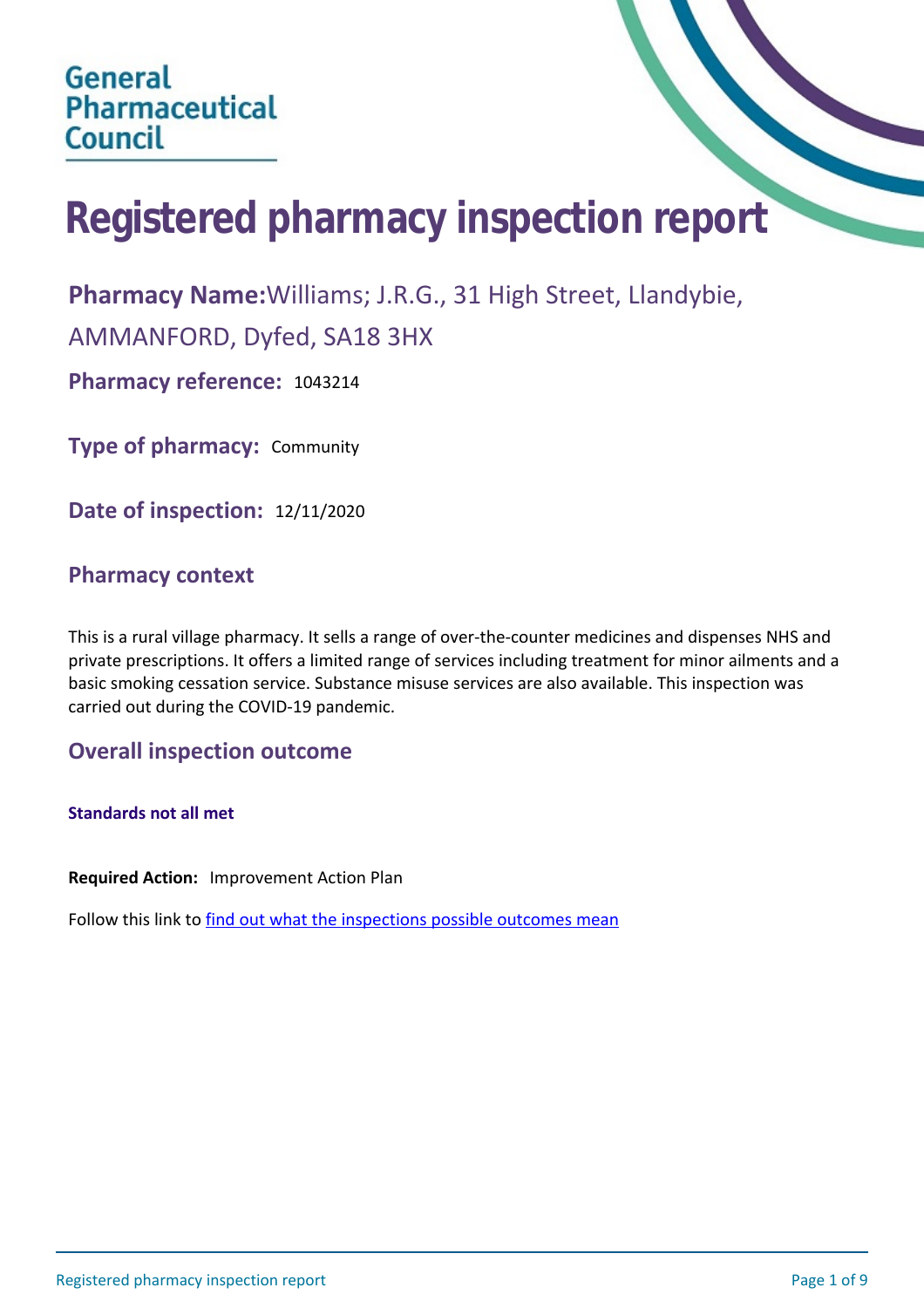## **Summary of notable practice for each principle**

| <b>Principle</b>                                  | <b>Principle</b><br>finding     | <b>Exception</b><br>standard<br>reference | <b>Notable</b><br>practice | <b>Why</b>                                                                                                                       |
|---------------------------------------------------|---------------------------------|-------------------------------------------|----------------------------|----------------------------------------------------------------------------------------------------------------------------------|
| 1. Governance                                     | <b>Standards</b><br>not all met | 1.2                                       | Standard<br>not met        | The pharmacy team do not make<br>records of patient safety<br>incidents and there is no<br>evidence of learning from<br>mistakes |
|                                                   |                                 | 1.6                                       | Standard<br>not met        | Records of controlled drugs are<br>not well-maintained                                                                           |
| 2. Staff                                          | <b>Standards</b><br>met         | N/A                                       | N/A                        | N/A                                                                                                                              |
| 3. Premises                                       | <b>Standards</b><br>met         | N/A                                       | N/A                        | N/A                                                                                                                              |
| 4. Services,<br>including medicines<br>management | <b>Standards</b><br>met         | N/A                                       | N/A                        | N/A                                                                                                                              |
| 5. Equipment and<br>facilities                    | <b>Standards</b><br>met         | N/A                                       | N/A                        | N/A                                                                                                                              |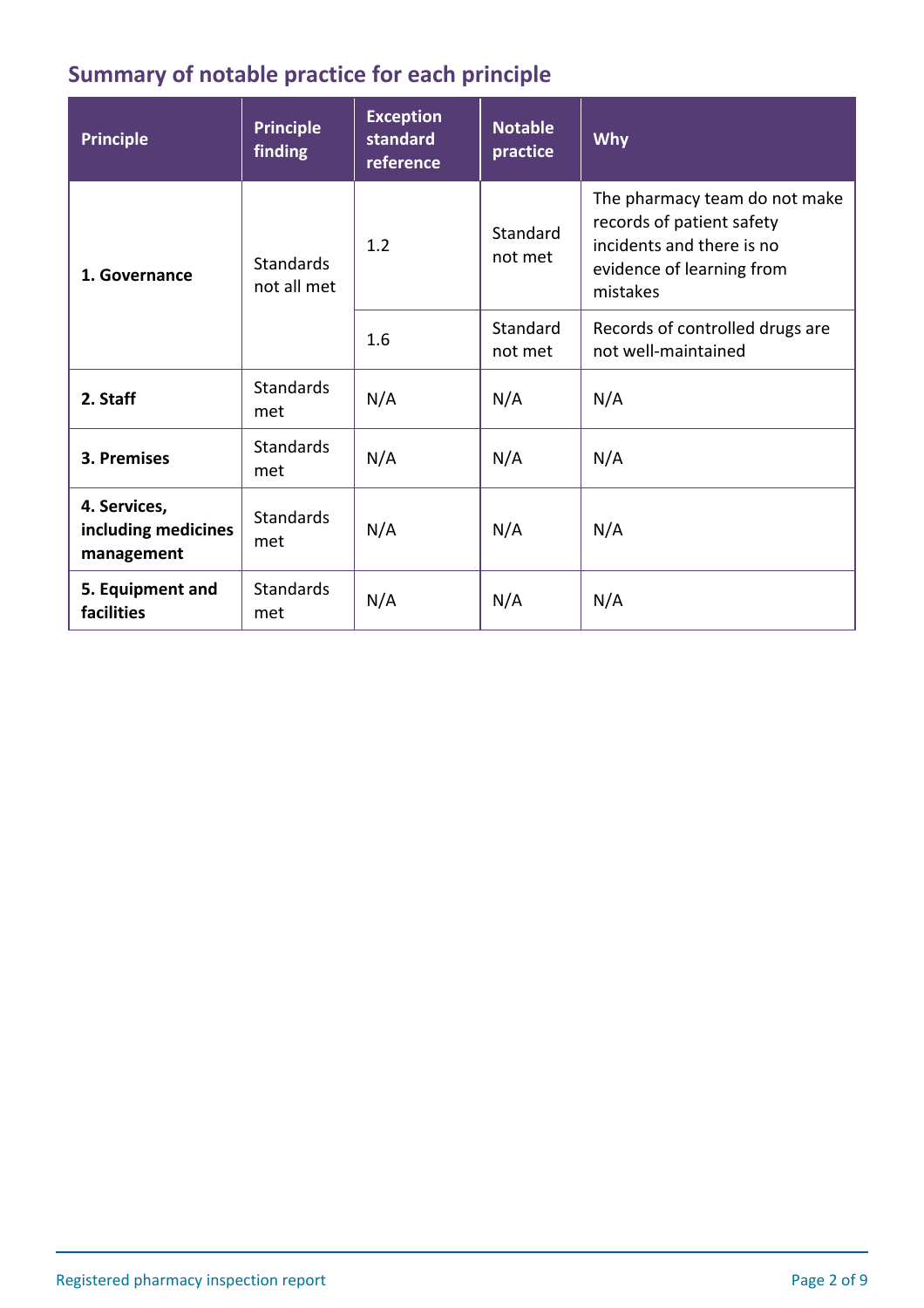## **Principle 1 - Governance Standards not all met**

#### **Summary findings**

The pharmacy has written procedures to help make sure the team works safely. Its team members talk about things that go wrong. But they do not record their mistakes or take action to help stop them from happening again. So they may miss some opportunities to learn. The pharmacy generally keeps the records it needs to by law. But some details are missing, so it may not always be able to show exactly what has happened if any problems arise. It asks people to give their views about the services it provides. And its staff know how to keep people's private information safe. The pharmacy's team members understand how to recognise and report concerns about vulnerable people to help keep them safe.

#### **Inspector's evidence**

A range of written Standard Operating Procedures (SOPs) had been signed by all staff, although these were overdue for review. There were many slightly different versions of SOPs which was confusing. It was difficult to tell which SOPs were current and if they accurately reflected the activities carried out in the pharmacy. However, the pharmacy team were able to give detailed and appropriate descriptions of their roles and responsibilities. There were no records of dispensing errors or near misses. The pharmacist owner said that he could not remember the last time there had been a dispensing error. Staff said that the pharmacist discussed near misses with them at the time of each occurrence. They s aid that they often shared examples of similar packaging that they thought might lead to selection errors. However, they could not cite any specific examples of action that had been taken to reduce risk.

The Responsible Pharmacist notice displayed included both the pharmacist's obsolete RPSGB number and his GPhC number required by legislation, which was confusing. It was not easily visible from the retail area. A new GPhC notice was printed and conspicuously displayed as soon as this was pointed out.

The pharmacy received regular customer feedback from annual patient satisfaction surveys. The pharmacist said that feedback was mostly positive or cited issues that were beyond the pharmacy's control. The pharmacy used the NHS formal complaints procedure 'Putting Things Right' to manage complaints. Information about how to make complaints was included in the practice leaflet, although this was not displayed in the retail area.

Evidence of current professional indemnity insurance was available. All necessary records were kept and most were properly maintained, including Responsible Pharmacist (RP), private prescription and emergency supply records. However, some electronic emergency supply records stated that they had been made at a prescriber's request when in fact they had been made at the request of a patient. There had been no entries made in the patient-returned controlled drug (CD) register since February 2017. However, the pharmacist said that he did not remember having received any patient-returned CDs after this date.

Staff had signed confidentiality agreements. They were aware of the need to protect confidential information, for example by being able to identify confidential waste and dispose of it appropriately. The pharmacist and staff had undertaken formal safeguarding training and had access to local guidance and contact details via the internet. Staff were able to identify different types of safeguarding concerns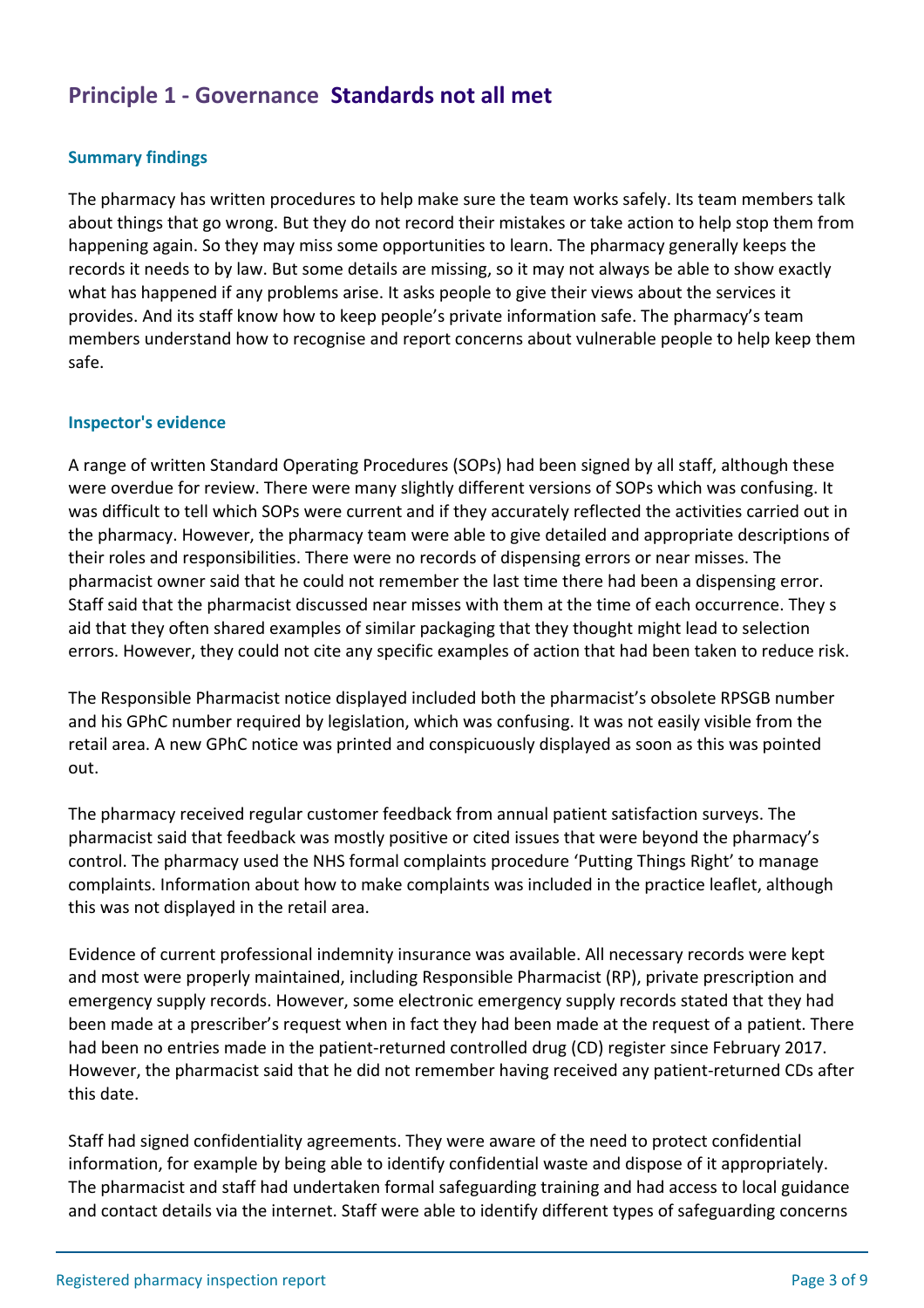and said that they would refer these to the pharmacist, who gave assurances that he would report concerns via the appropriate channels where necessary.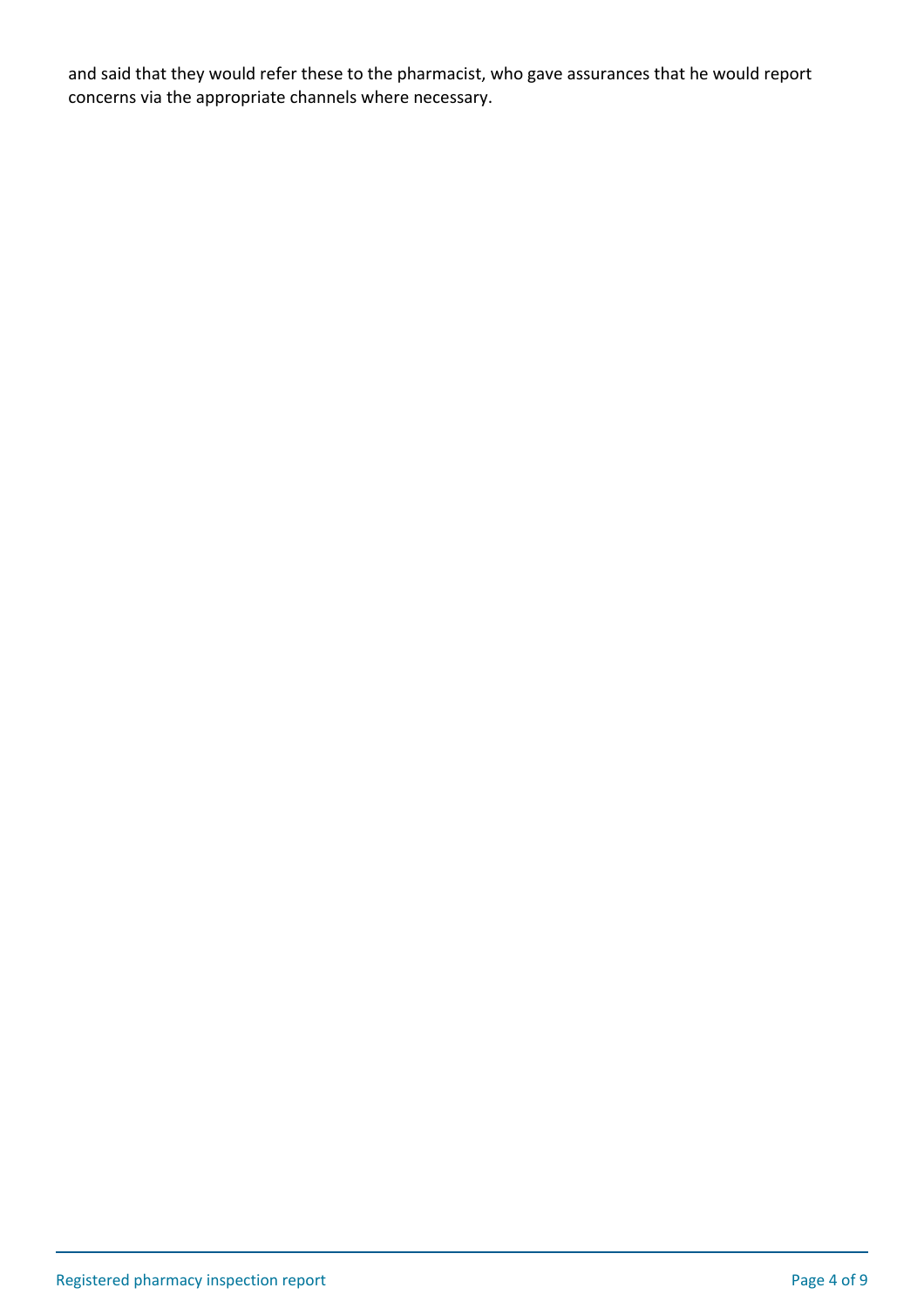## **Principle 2 - Staffing**  $\vee$  **Standards met**

## **Summary findings**

The pharmacy has enough staff to manage its workload. They are properly trained for the jobs they do. And they feel comfortable speaking up about any concerns they have.

#### **Inspector's evidence**

The pharmacist owner worked at the pharmacy from Monday to Saturday each week. The pharmacy was very quiet at the time of the inspection and there were enough suitably qualified and skilled staff present to comfortably manage the workload. The staffing level appeared adequate for the services provided. The support team consisted of two dispensing assistants and a medicines counter assistant (MCA). Staff had the necessary training and qualifications for their roles. Part of the MCA's role was to check dispensary stock against wholesaler invoices before putting it away and she had been enrolled on an appropriate training course to allow her to do this. One dispensing assistant had been declared competent under the grandparent clause. She had trained as an accuracy checker but did not currently use this qualification.

There were no specific targets or incentives set for the services provided. Staff worked well together and had an obvious rapport with customers since they served a small and close-knit community. They said that they were happy to make suggestions within the team and felt comfortable raising concerns with the pharmacist owner. A whistleblowing policy in the Information Governance file advertised a confidential helpline for reporting concerns outside the organisation.

A member of staff working on the medicines counter was observed to use appropriate questions when selling over-the-counter medicines to patients. She referred to the pharmacist on several occasions for further advice on how to deal with a transaction. Staff had access to informal training materials such as articles in trade magazines and information about new products from pharmaceutical representatives. There was no formal appraisal system in place, but all staff could discuss performance and development issues informally with the pharmacist whenever the need arose. The lack of a structured training and development programme increased the risk that individuals might not keep up to date with current pharmacy practice and that opportunities to identify training needs could be missed.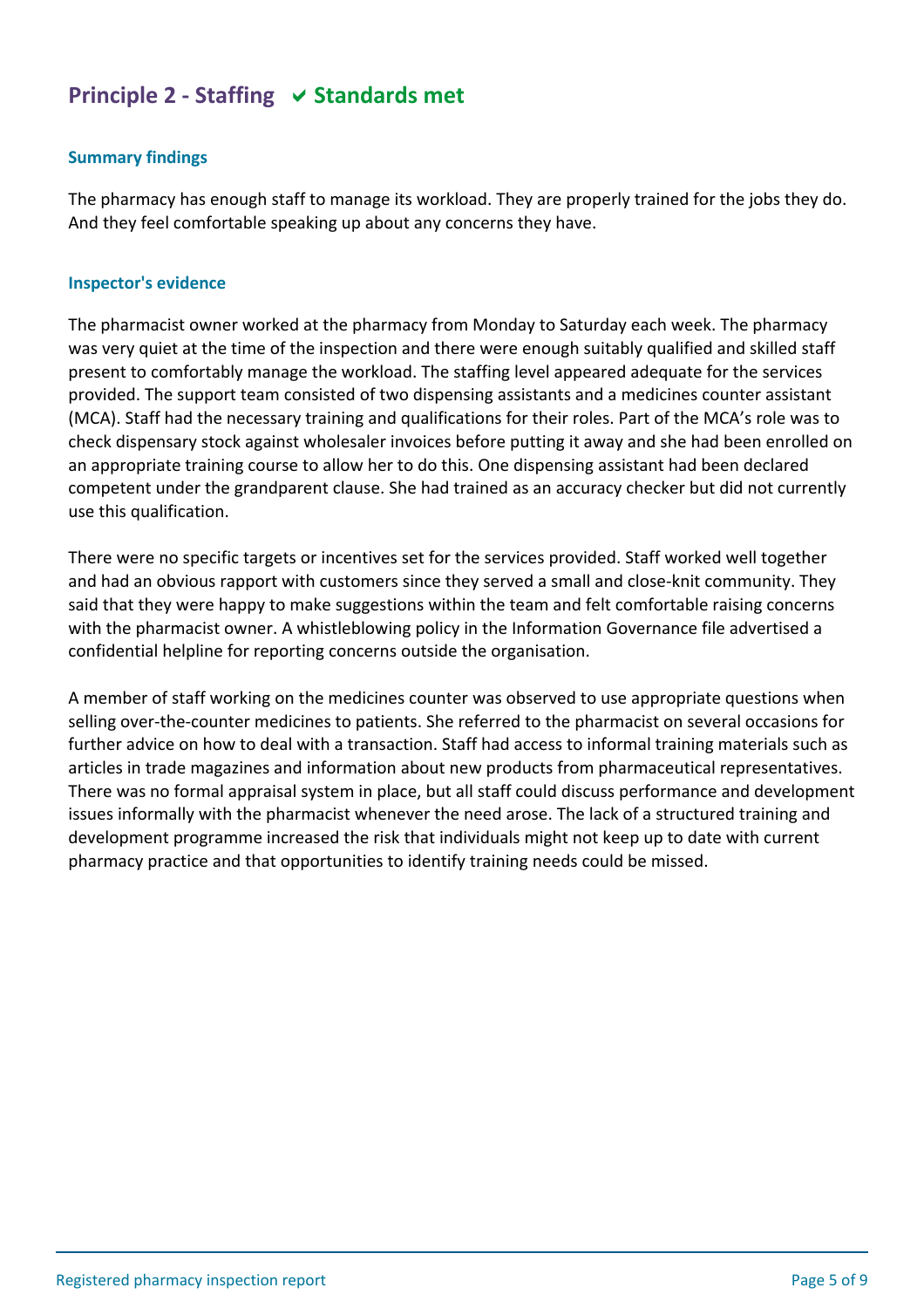## **Principle 3 - Premises**  $\vee$  **Standards met**

#### **Summary findings**

The pharmacy is clean, tidy and secure. It has enough space to allow safe working and its layout protects people's privacy.

#### **Inspector's evidence**

The pharmacy was housed in an old building but was clean, fairly tidy and well-organised. The dispensary was small but had sufficient space to allow safe working. The sink had hot and cold running water and soap and cleaning materials were available. A plastic screen had been installed at the medicines counter to reduce the risk of viral transmission between staff and customers. A consultation room was available for private consultations and counselling. However, it was not visible from the retail area and its availability was not clearly advertised. The lighting and temperature in the pharmacy were adequate. One prescription retrieval area was not well-lit, but a torch was available for use if necessary. The dispensary felt slightly cold.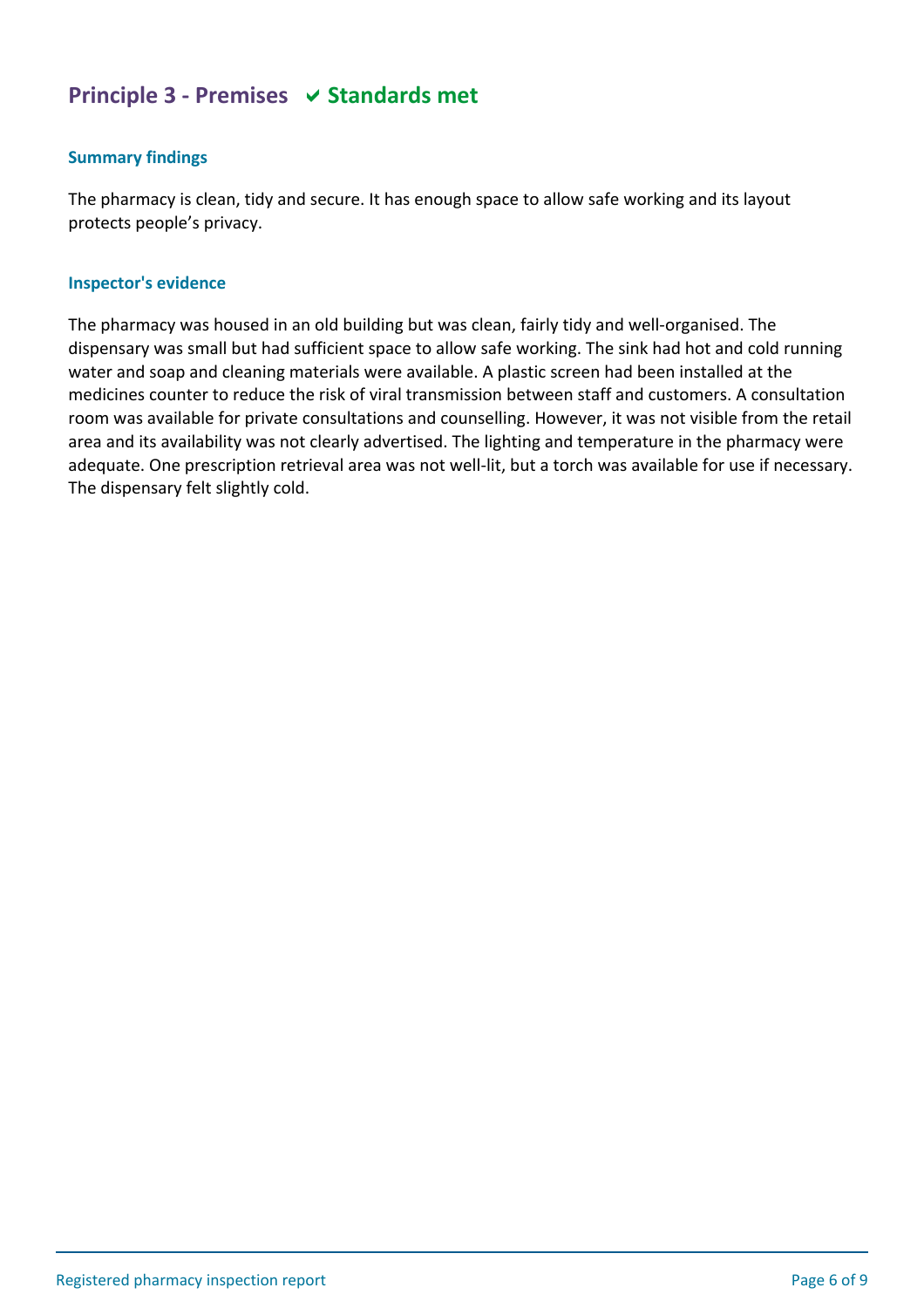## **Principle 4 - Services**  $\vee$  **Standards met**

## **Summary findings**

The pharmacy's services are easy for people to access. If it can't provide a service, it directs people to somewhere that can help. The pharmacy's working practices are generally safe and effective and it stores most medicines appropriately.

#### **Inspector's evidence**

The pharmacy offered a limited range of services that were advertised in its practice leaflet, although this was not displayed in the retail area. Information about coronavirus and related safety procedures was displayed on the pharmacy entrance door and at the medicines counter. There was wheelchair access into the pharmacy and consultation room. A signposting file provided by the local health board was available and staff said that they would signpost people requesting services they could not provide to nearby pharmacies or other providers such as the local surgery. Some health promotional material was available in the retail area.

Dispensing staff used a basket system for assembling repeat prescriptions to help ensure that medicines did not get mixed up during dispensing. Baskets were not used for walk-in prescriptions, but these were dispensed and bagged in the order that they were presented to reduce the risk of transposition of medicines. Dispensing labels were usually initialled by the dispenser to provide an audit trail. However, this was not always the case, and the pharmacist did not routinely initial labels to show that he had performed an accuracy check. The lack of a robust system for identifying staff involved in the dispensing process might lead to errors and prevent a full analysis of dispensing incidents.

The pharmacy offered a repeat prescription collection service from four local surgeries. A box near the medicines counter in the retail area allowed patients to drop their repeat order form into the pharmacy without needing to speak to a staff member. The pharmacy received some faxed prescriptions due to its rural location. One such fax included two Schedule 3 CDs: pregabalin and buprenorphine. These items had been annotated 'to follow' and the pharmacist gave assurances that a Schedule 2 or 3 CD would never be supplied against a fax.

Prescriptions for controlled drugs requiring safe custody and fridge lines were not dispensed until the point of handout. Dispensing labels were attached to alert staff to the fact that these items were outstanding. Prescriptions for Schedule 3 and 4 CDs awaiting collection were marked with an asterisk to remind staff that these should not be supplied more than 28 days after the date on the prescription. Patients on high-risk medicines such as warfarin, lithium and methotrexate were not routinely identified and there was a risk that opportunities for counselling might be missed. However, the pharmacist said that the two dispensing assistants could recognise prescriptions for these medicines and always alerted him before they were handed out. The MCA referred every prescription to the pharmacist before handout.

The pharmacy did not provide a routine delivery service, but the superintendent pharmacist delivered about ten prescriptions to vulnerable and housebound patients each week. In the event of a missed delivery, a note was put through the door and the prescription was brought back to the pharmacy.

Disposable compliance aid trays were used to supply medicines to a number of patients. Trays were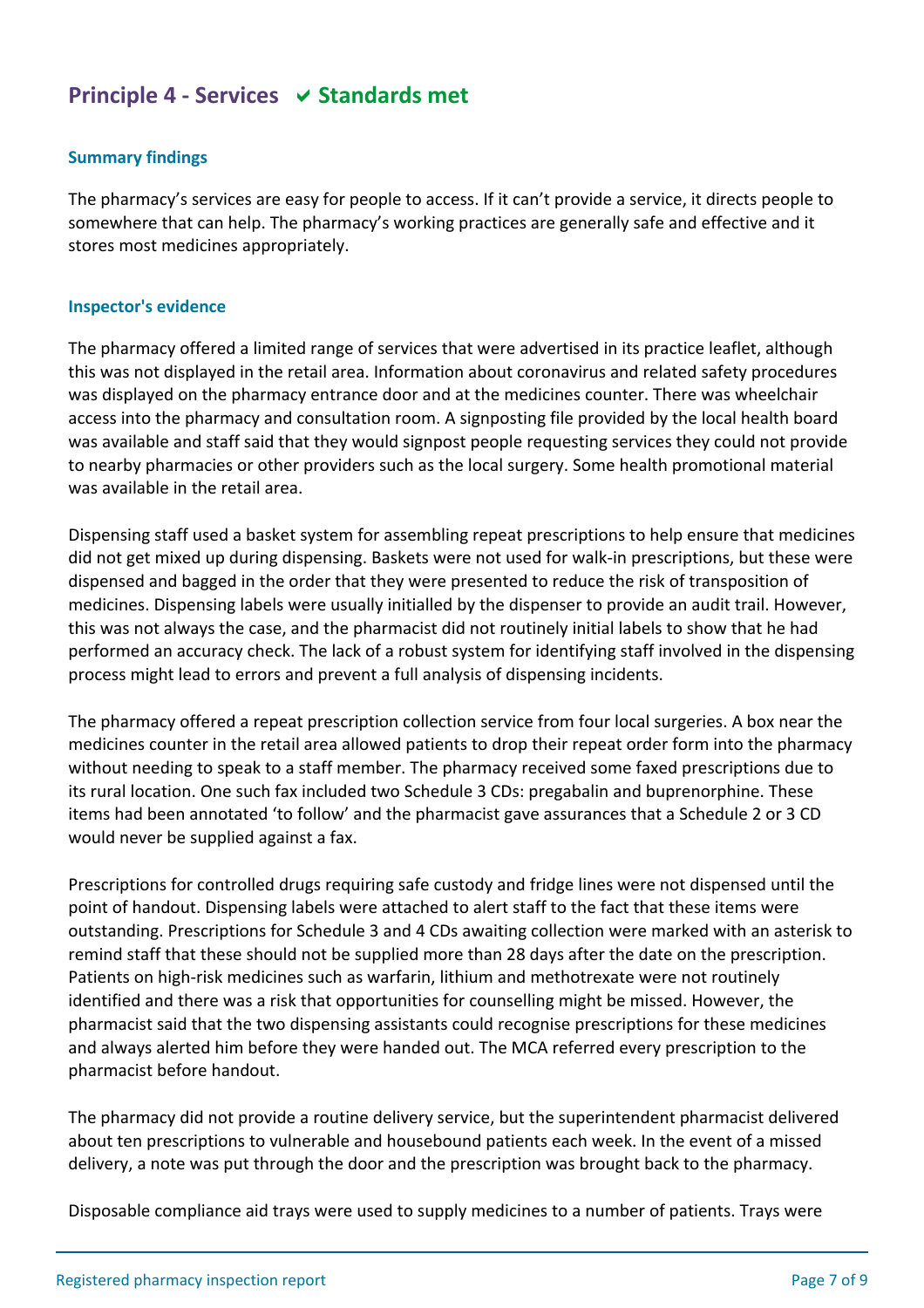labelled with descriptions to enable identification of individual medicines. Patient information leaflets were not routinely supplied and there was a risk that people might not have all the information they needed to take their medicines safely. Each patient had a section in a dedicated file that included their personal and medication details, details of any messages or changes and relevant documents, such as discharge summaries. A list of patients was available for reference in the front of the file. A record of the date on which each patient's compliance aid had been collected was also kept for reference.

The pharmacy was not currently providing medicines use reviews, as this service had been suspended until April 2021 by Welsh Government in light of the COVID-19 pandemic. No discharge medicines reviews had been carried out in recent months. The pharmacy continued to provide the level two (supply only) smoking cessation service. The pharmacist said that uptake of the Choose Pharmacy common ailments service had been very low during the pandemic.

Stock medicines were obtained from licensed wholesalers and were generally stored appropriately. Medicines requiring cold storage were stored in a drug fridge and it was clear that stock levels were at capacity. The lack of space meant that some items such as different insulins were stored closely together, increasing the risk of picking errors. It also meant that fridge items could not be assembled until they were ready to be collected or delivered, as there was no room for them to be stored. The fridge temperature was within the required range during the inspection. However, maximum and minimum fridge temperatures were not routinely recorded. This made it difficult for the pharmacy team to know that medicines needing cold storage were stored properly and were safe and fit for purpose. CDs were stored in a safe that was secured to the fabric of the building. There was not a great deal of stock, but different products were stored in piles on top of one another, increasing the risk of picking errors.

Staff said that stock was regularly date-checked, but the frequency and scope of these checks were not documented. This created a risk that out-of-date medicines might be supplied, although none were found. However, the pharmacist and dispensing assistants said that they always included an expiry date check in their dispensing and checking processes. Date-expired medicines were disposed of appropriately, as were patient returns and waste sharps. There was no separate bin for disposing of cytotoxic waste, but the pharmacist said that he would segregate any cytotoxic waste he received and order a bin from the pharmacy's waste contractor.

The pharmacy received drug alerts and recalls via telephone calls from wholesalers or messages on wholesaler invoices. However, it was unclear how robust this process was and there was a concern that failure to receive drug alerts or recalls promptly might delay any action required to reduce risk to patients. The pharmacist was able to describe how he had dealt with recalls for medicines by contacting patients where necessary and returning quarantined stock to the relevant supplier. The pharmacy had the necessary hardware to work in accordance with the Falsified Medicines Directive but the software had not been installed and so the pharmacy was not able to comply with legal requirements.